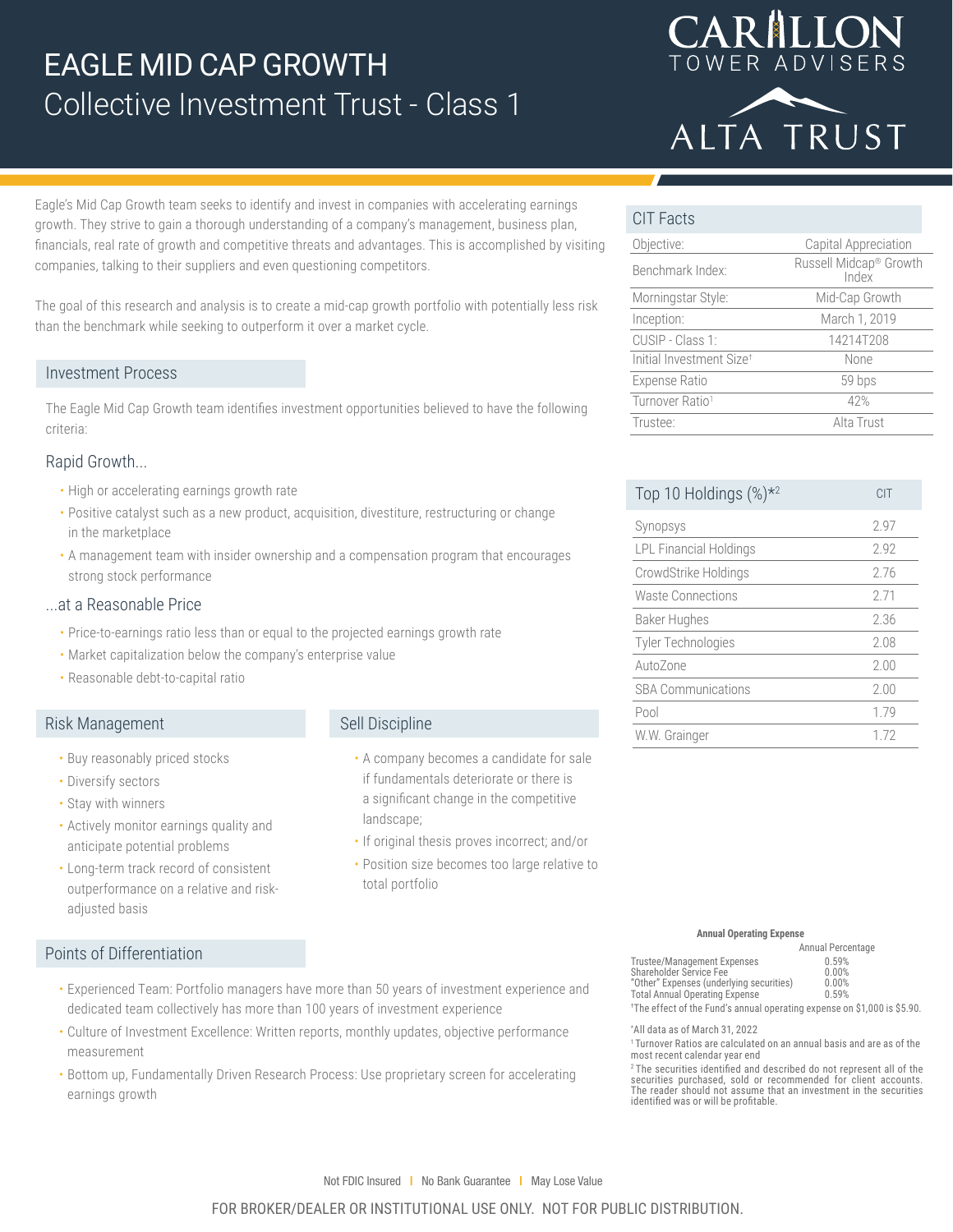



# EAGLE MID CAP GROWTH COLLECTIVE INVESTMENT TRUST - CLASS 1



## EAGLE MID CAP GROWTH COMPOSITE6 (SUPPLEMENTAL INFORMATION)



\*CIT gross performance calculations are based off an unpublished GAV rounded to two decimal places.

Gross-of-fee performance figures presented do not reflect the deduction of investment advisory fees. A client's returns will be reduced by the advisory fee and other expenses incurred in the management of its account. For example, the deduction of a 1 percent advisory fee over a 10-year period would reduce a 10 percent gross return to an 8.9 percent net return.

"The related performance of the Eagle Mid Cap Growth Composite is the historical performance for a composite of separately managed accounts for the time periods referenced. This performance is representative<br>of the Eagle M annualized. The performance data quoted represent past performance. Past performance does not guarantee future results. Investment return and principal value will fluctuate so that an investor's portfolio, when redeemed, may be worth more or less than their original cost. Current performance may be lower or higher than the performance information quoted. To obtain current month-end performance information, please<br>contact your Car

#### **Alta Trust Disclosures**

a. Alta Trust is a South Dakota chartered Trust company that acts as the Trustee of this Collective Investment Fund. Collective Investment Funds are bank maintained and not registered with the Securities and Exchange Commission. The Declaration of Trust for the Trust describes the procedures for admission to and withdrawal from a Fund. The Declaration of Trust and the Fund's Employee Benefit Summary should be read in conjunction with this information statement and is hereby incorporated by reference. A copy of these documents may be obtained by contacting Alta Trust at info@trustalta.com.

b. Before investing in any Fund, please consider the Fund's investment objective, strategies, risks, and expenses. Be sure to consult with your financial, legal and professional tax advisors prior to investment in any Fund. Performance is expressed in USD. Past performance does not guarantee future results. The performance data quoted represents past performance and current returns may be lower or higher. All investing involves risk, including potential loss of principal. There is no guarantee that the Fund will achieve its objective.

c. Fund Restriction/Limitations: This Collective Investment Fund may only accept assets of defined contribution plans that are part of a pension, profit sharing, stock bonus or other employee benefit plan of an employer for the exclusive benefit of employees or their beneficiaries and is (i) exempt from federal income taxes under Section 501 (a) of the code, by reason of qualifying under Section 401(a) or 414(d) of the code or (ii) is part of an eligible deferred compensation plan maintained by a state or local governmental unit under Section 457(b) of the Code ("Section 457 Plan"), which is either exempt from or not subject to income taxation.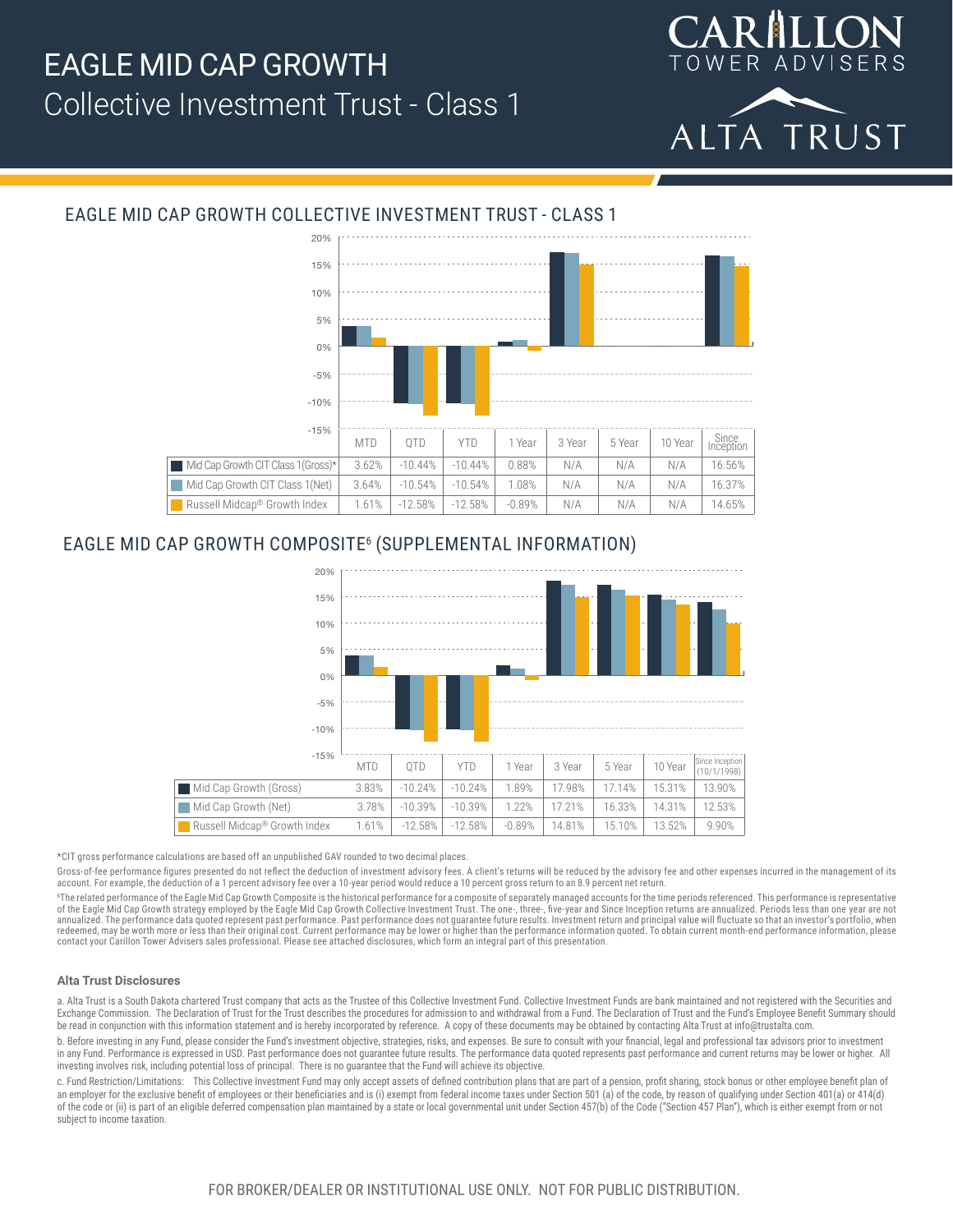

# GIPS PERFORMANCE

Eagle Mid Cap Growth Composite (Supplemental) (all as of March 31, 2022)

|         | Net Composite<br>Return | Russell Midcap <sup>®</sup><br><b>Growth Benchmark</b><br>Return | Composite<br>Dispersion | 3-year<br>Composite<br>Dispersion | 3-year<br>Composite<br><b>Dispersion</b> | Number of<br>Portfolios | Assets<br>(\$ Millions) | Percent<br>of Eagle's<br>Assets | <b>Total Firm</b><br>Assets<br>(\$ Millions) |
|---------|-------------------------|------------------------------------------------------------------|-------------------------|-----------------------------------|------------------------------------------|-------------------------|-------------------------|---------------------------------|----------------------------------------------|
| $2022*$ | $-10.39%$               | $-12.58%$                                                        |                         |                                   |                                          | 25                      | 8,611.4                 | 23.17%                          | \$37,169                                     |
| 2021    | 11.79%                  | 12.73%                                                           |                         |                                   |                                          | 25                      | 9,855.1                 | 24.49%                          | 40,237                                       |
| 2020    | 40.10%                  | 35.59%                                                           | 0.15%                   | 23.36%                            | 21.75%                                   | 26                      | 9,475.4                 | 24.85%                          | 32,442                                       |
| 2019    | 34.89%                  | 35.46%                                                           | 0.31%                   | 15.74%                            | 14.07%                                   | 21                      | 7,288.9                 | 24.85%                          | 29,336                                       |
| 2018    | $-6.09%$                | $-4.74%$                                                         | 0.40%                   | 15.07%                            | 13.00%                                   | 18                      | 4,956.6                 | 20.91%                          | 23,709                                       |
| 2017    | 30.30%                  | 25.27%                                                           | 0.33%                   | 12.29%                            | 11.04%                                   | 14                      | \$3,493.8               | 13.65%                          | 25,600                                       |
| 2016    | 6.92%                   | 7.34%                                                            | 0.33%                   | 13.39%                            | 12.35%                                   | 15                      | 1,761.2                 | 8.05%                           | 21,869                                       |
| 2015    | 2.34%                   | $-0.20%$                                                         | 0.24%                   | 12.35%                            | 11.47%                                   | 12                      | 1,453.1                 | 6.95%                           | 20,895                                       |
| 2014    | 9.65%                   | 11.92%                                                           | 0.12%                   | 12.58%                            | 11.02%                                   | 11                      | 915.2                   | 3.92%                           | 23,346                                       |
| 2013    | 37.65%                  | 35.76%                                                           | 0.34%                   | 17.21%                            | 14.83%                                   | 10                      | 834.8                   | 3.49%                           | 23,900                                       |
| 2012    | 15.96%                  | 15.80%                                                           | 0.60%                   | 20.72%                            | 18.16%                                   | 12                      | 655.6                   | 3.42%                           | 19,165                                       |
| 2011    | $-8.98%$                | $-1.66%$                                                         | 0.23%                   | 22.23%                            | 21.12%                                   | 10                      | 547.5                   | 3.30%                           | 16,578                                       |
| 2010    | 30.36%                  | 26.39%                                                           | 0.75%                   |                                   |                                          | 10                      | 454.4                   | 2.76%                           | 16,468                                       |
| 2009    | 39.68%                  | 46.30%                                                           | 0.65%                   |                                   |                                          | 9                       | 290.7                   | 2.13%                           | 13,668                                       |
| 2008    | $-39.21%$               | $-44.32%$                                                        | 0.15%                   |                                   |                                          | 8                       | 204.2                   | 1.94%                           | 10,538                                       |
| 2007    | 25.44%                  | 11.42%                                                           | 0.25%                   |                                   |                                          | 8                       | 334.5                   | 2.35%                           | 14,224                                       |
| 2006    | 8.07%                   | 10.64%                                                           | 0.25%                   |                                   |                                          | 8                       | 336.7                   | 2.60%                           | 12,952                                       |
| 2005    | 7.23%                   | 12.10%                                                           | 0.91%                   |                                   |                                          | 6                       | 367.5                   | 3.17%                           | 11,584                                       |
| 2004    | 11.19%                  | 15.48%                                                           | 0.21%                   |                                   |                                          |                         | 606.6                   | 5.84%                           | 10,394                                       |
| 2003    | 31.78%                  | 42.72%                                                           | N.M.                    |                                   |                                          | 3                       | 202.3                   | 2.48%                           | 8,151                                        |
| 2002    | $-13.45%$               | $-27.41%$                                                        | N.M.                    |                                   |                                          |                         | 100.9                   | 1.77%                           | 5,685                                        |
| 2001    | 3.60%                   | $-20.16%$                                                        | N.M.                    |                                   |                                          |                         | 103.0                   | 1.76%                           | 5,867                                        |

#### **Notes**

1. Eagle Asset Management, Inc. ("Eagle") claims compliance with the Global Investment Performance Standards (GIPS®) and has prepared and presented this report in compliance with the GIPS Standards. Eagle has been independently verified for the periods from January 1, 1982 to December 31, 2020. A firm that claims compliance with the GIPS standards must establish policies and procedures for complying with all the applicable requirements of the GIPS standards. Verification provides assurance on whether the firm's policies and procedures related to composite and pooled fund maintenance, as well as the calculation, presentation, and distribution of performance, have been designed in compliance with the GIPS standards and have been implemented on a firm-wide basis. The Institutional Mid Cap Growth Equity composite has had a performance examination for the periods October 1, 1998 to December 31, 2020. The verification and performance examination reports are available upon request.

2. Results for the full historical period are time weighted and calculated monthly. The composites are asset weighted by beginning-of-month values.

3. The Composite Dispersion is an asset weighted standard deviation of annual returns for those accounts that were in the composite for the entire year. Dispersion is not meaningful (N.M.) because there were less than 2 portfolios in the composite for the full year.

See "Fees and Transactions Costs" box below which refers to Fees and Transaction Costs. Refer to the Institutional Small and Mid Cap Equity Fee Schedule.

5. The benchmark is the RUSSELL MIDCAP® GROWTH Index which has been derived from published sources and has not been examined by independent accountants. Russell Midcap® Growth measures the performance of those Russell Midcap® companies with higher price-to-book ratios and higher forecasted growth values. The stocks are also members of the Russell 1000® Growth Index.

6. The three year annualized standard deviation measures the variability of the composite and the benchmark returns over the preceding 36-month period. The three year standard deviation is not required to be presented for periods prior to 2011.

7. Figures include accounts under Eagle's management from their respective inception dates, including accounts of clients no longer with the firm.

8. Data from all accounts have been continuous from their inception to the present or to the cessation of the client relationship with the firm.

9. No alteration of composite performance as presented here has occurred because of changes in personnel or other reasons at any time.

10. A complete list and description of firm composites is available upon request. The composite creation date for GIPS® purposes was January 2001. The composite inception date was October 1998. Performance is based upon U.S. dollar returns.

11. Net-of-fee returns are reduced by trading costs, the portfolio's actual investment management fee, any bank charges and, if applicable, performance based fees. Calculations include reinvestment of all income and gains. A client's return will be reduce by the advisory fees. Eagle's fees are set forth in Eagle's form ADV, Part II.

12. Accounts will be temporarily removed from a composite during a period when significant cash flows, defined as >= 25% of the portfolio's beginning of period balance, beyond the control of the investment manager occur. Once the account has been rebalanced and remains rebalanced for a complete measurement period, the account will be added back to the composite.

13. Policies for valuing portfolios, calculating performance, and preparing compliant presentations are available upon request.

14. Past performance does not guarantee or indicate future results.

15. GIPS® is a registered trademark of CFA Institute. CFA Institute does not endorse or promote this organization, nor does it warrant the accuracy or quality of the content contained herein.

16. \* As of March 31, 2022